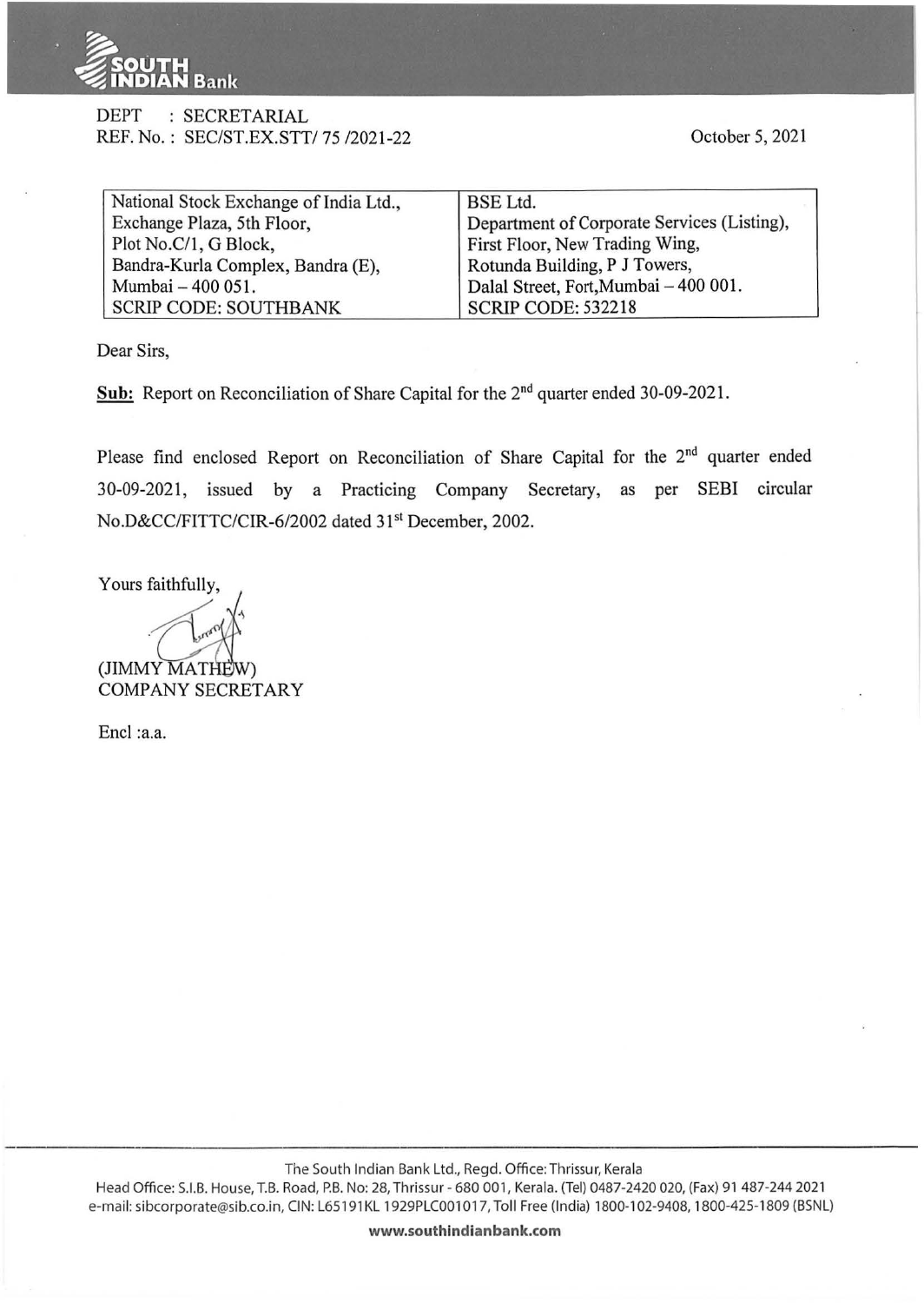S. Ananthcmarayan, B.Com .. (Hons). FCS Company Secretary

## **REPORT ON RECONCILIATION OF SHARE CAPITAL**

| 1. For Quarter Ended                                   | : September 30, 2021                                                   |
|--------------------------------------------------------|------------------------------------------------------------------------|
| $2.$ ISIN                                              | : INE683A01023                                                         |
| 3. Face value                                          | : Re. $1/-$                                                            |
| 4. Name of the Company                                 | : THE SOUTH INDIAN BANK LIMITED                                        |
| 5. Registered Office                                   | SIB House, T. B. Road,<br>Mission Quarters.<br><b>THRISSUR 680 001</b> |
| 6. Address for correspondence : SIB House, T. B. Road, | Mission Quarters,<br><b>THRISSUR 680 001</b>                           |
| 7. Telephone No. & Fax                                 | : 0487-2429333 and 2424760                                             |
| 8. Email Address:                                      | ho2006@sib.co.in                                                       |
|                                                        |                                                                        |

9. Names of the Exchanges where the Company's securities are listed: BSE and. NSE.

| 10.                      | Issued capital                                                                                                                          | Number of<br>Shares<br>2,092,741,018                        | % of total<br><b>Issued Capital</b><br>100.00 |
|--------------------------|-----------------------------------------------------------------------------------------------------------------------------------------|-------------------------------------------------------------|-----------------------------------------------|
| 11.                      | Listed Capital (in all the Exchanges as<br>per company's records) as per<br>company's records)*                                         | 2,092,741,018                                               | 100.00                                        |
| 12.<br>13.<br>14.<br>15. | Held in dematerialized form in CDSL<br>Held in dematerialized form in NSDL<br>Held in physical form<br>Total number of shares(12+13+14) | 726,237,219<br>1,294,642,259<br>71,861,540<br>2,092,741,018 | 34.70<br>61.87<br>3.43<br>100.00              |

16. Reasons for difference, if any, between 10 & 15, 11& 15:

17. Certifying the details of changes in share capital during the quarter under consideration as er table below:\* Nill and the state of the state of the state of the state of the state of the state of the state of the state of the state of the state of the state of the state of the state of the state of the state of t

|  | Particulars<br>No. of<br><b>Shares</b> | Applied/Not<br>applied for<br>listing | Listed on<br>Stock<br><b>Exchanges</b> | Whether<br>intimated<br>to CDSL | IVIL<br>Whether<br>intimated<br>to NSDL | In principle<br>approval<br>pending<br>from SE<br>(Specify<br>names) |
|--|----------------------------------------|---------------------------------------|----------------------------------------|---------------------------------|-----------------------------------------|----------------------------------------------------------------------|
|--|----------------------------------------|---------------------------------------|----------------------------------------|---------------------------------|-----------------------------------------|----------------------------------------------------------------------|

NIL

16/16, RAMS, 3rd Main Road, Gandhi Nagar, Adyar, Chennai - 600 020. Phone: 2441-8933, Mobile : 98400 47653 E-mail : geetakumar 2000@yahoo.com